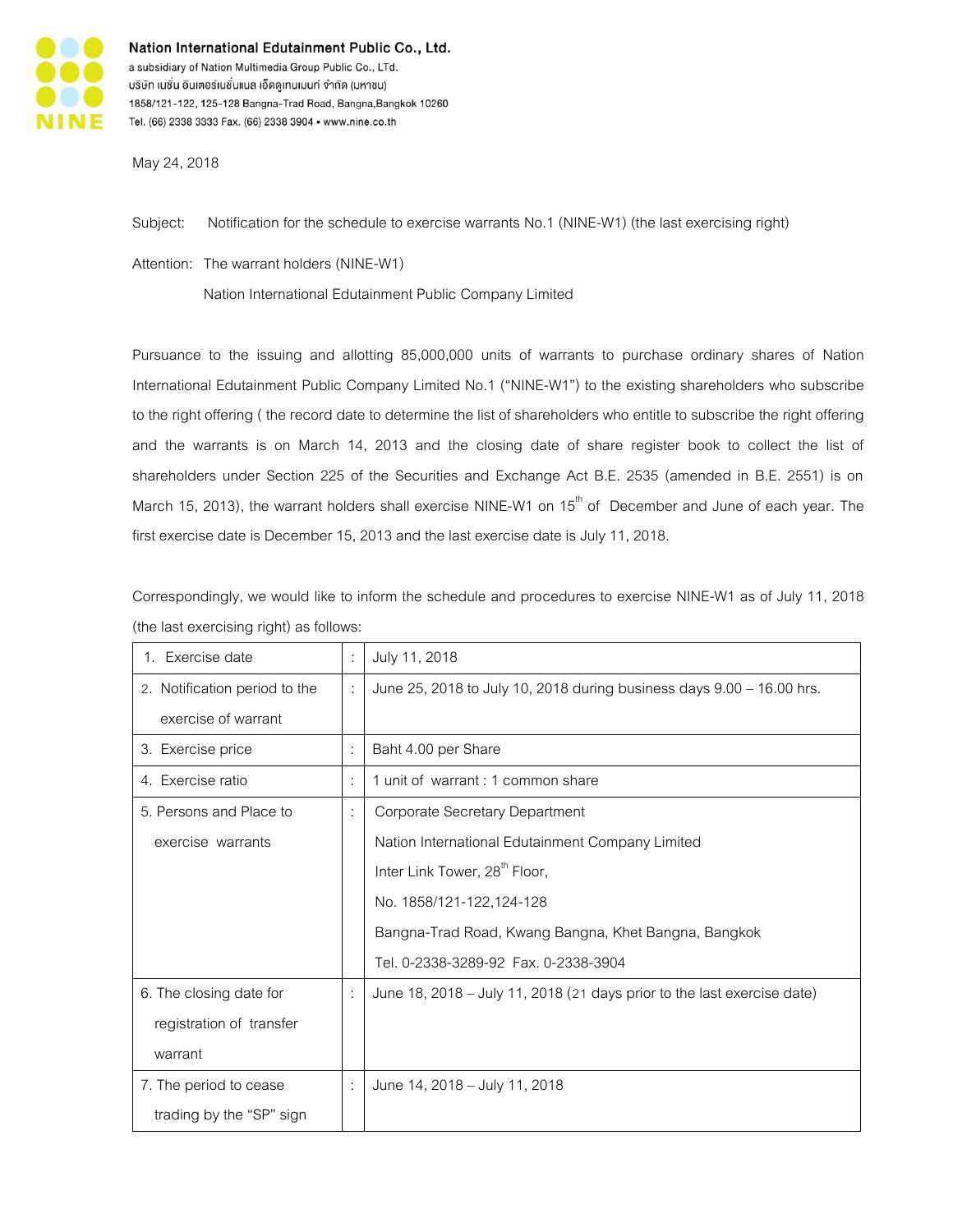| 8. Documents for             | 1. Duly and accurately completed exercise form with the signature of the    |
|------------------------------|-----------------------------------------------------------------------------|
| subscription and purchase of | warrant holders. The company also enclose the exercise form at the          |
| the Company's shares         | attachment or download the form via the Company website                     |
|                              | www.nine.co.th                                                              |
|                              | 2. Warrant certificate or certificate representing the warrant. In case,    |
|                              | warrant is in scripless system then the warrant holders must notify their   |
|                              | intention and file the completed application for withdrawal of the warrant  |
|                              | certificate or the issuance of the certificate representing the warrant in  |
|                              | the form prescribed by the SET with securities companies acting as their    |
|                              | brokers. The securities company will then notify TSD to request for         |
|                              | withdrawal of warrant certificate. TSD will issue the substitute for the    |
|                              | warrant holder to use as the supplemental evidence for exercise the         |
|                              | warrants.                                                                   |
|                              | 3. Evidences supporting share subscription                                  |
|                              | (a) Thai Individual: A certified copy of valid identification card          |
|                              | (b) Foreign Individual: A certified copy of valid passport                  |
|                              | (c) Thai Juristic Person: A certified copy of certificate of incorporation  |
|                              | issued by the Ministry of Commerce not over 6 months prior to the           |
|                              | exercise date and evidence of the authorized person as in (a) or (b)        |
|                              | together with duly certified.                                               |
|                              | (d) Non - Thai Juristic Person: Copies of the Memorandum of                 |
|                              | Association, Articles of Association, and certificate of Incorporation      |
|                              | issued not over 12 months prior to exercise date which are certified        |
|                              | by Notary Public and evidences of the authorized person as in (a) or        |
|                              | (b), duly certified Completed and signed Notification Form fully            |
|                              | completed to notify the intention to exercise. (can be obtained from        |
|                              | the company)                                                                |
|                              | 4. The payment in full amount as specified in the exercise form by not more |
|                              | than the exercise date as choose one of the following method.               |
|                              | (a) Transfer the money into bank account named "Nation International        |
|                              | Edutainment Plc. for share subscription" Account number 333-1-              |
|                              | 73584-7 with Bank of Ayudhya Public Company Limited, Bangna-                |
|                              | Trad Road Branch. Ready to deliver the deposit slip in case there in        |
|                              | an expense in the mentioned transfer. The subscriber must be                |